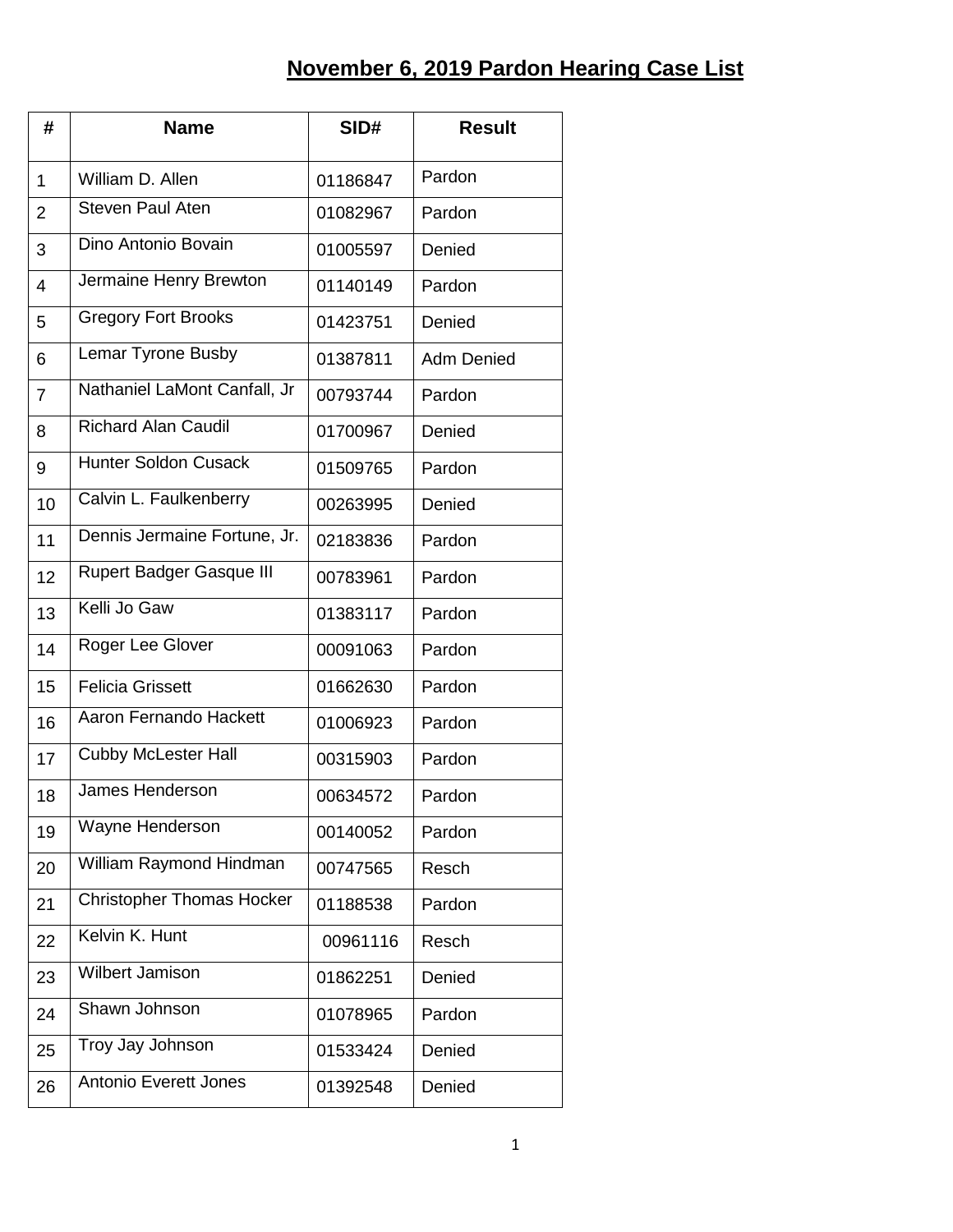| 27 | Pauline Jones                  | 00468892 | Denied |
|----|--------------------------------|----------|--------|
| 28 | Michael Delynn Keenon          | 00535115 | Denied |
| 29 | Darron Curci Knapper           | 01252895 | Pardon |
| 30 | Nicholas Wayne Lance           | 01971983 | Pardon |
| 31 | Charles R. Lipscomb            | 00190198 | Pardon |
| 32 | Eric Bailey Littlejohn         | 01740253 | Pardon |
| 33 | Jeannetta Evans Livingston     | 00961514 | Pardon |
| 34 | Danny Hope Martin              | 00197857 | Denied |
| 35 | <b>Barry O'Neal McAlister</b>  | 01286716 | Pardon |
| 36 | <b>Marvin McCain</b>           | 01708853 | Pardon |
| 37 | Marquel McCray                 | 01948125 | Pardon |
| 38 | <b>Stephen Craig McDaniel</b>  | 00263187 | Pardon |
| 39 | Dedra McKenzie                 | 01466031 | Pardon |
| 40 | Christopher Allen McQueen      | 02194989 | Pardon |
| 41 | Jeremias David Tomas<br>Mendez | 02232835 | Resch  |
| 42 | <b>Raymond Micke</b>           | 01283930 | Denied |
| 43 | Robert Radford Millwood, Sr.   | 01125146 | Pardon |
| 44 | Joey Michelle Mohanna          | 01485501 | Pardon |
| 45 | <b>Mathew Mustafa</b>          | 01662137 | Denied |
| 46 | <b>Pherneco Myers</b>          | 00972237 | Pardon |
| 47 | Joseph Wesley Newton           | 00605561 | Pardon |
| 48 | Richard Alan Padgett, Sr.      | 00292972 | Pardon |
| 49 | Jeffrey Pantoja                | 00281231 | Pardon |
| 50 | Keri Fore Pope                 | 01605793 | Resch  |
| 51 | Loretta Porterfield-Haywood    | 00546061 | Pardon |
| 52 | John William Richardson        | 01447380 | Pardon |
| 53 | Jose Luis Santes Luna          | 02151562 | Resch  |